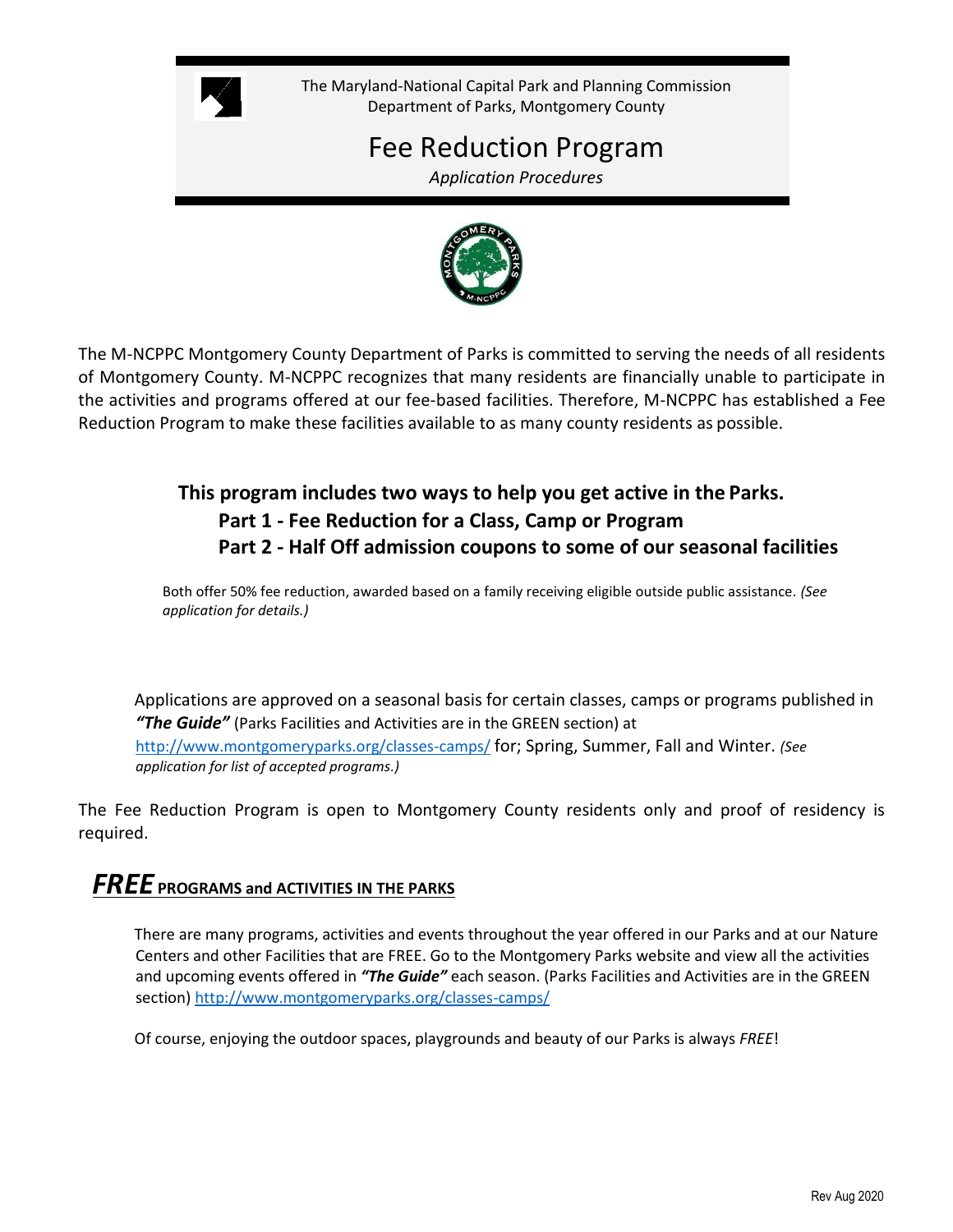

The Maryland-National Capital Park and Planning Commission Department of Parks, Montgomery County

# Fee Reduction Program

*Application Procedures Continued*

## **PART 1 – CLASSES, CAMPS, PROGRAMS**

## **HOW TO APPLY FOR A FEE REDUCTION ON A CLASS, CAMP OR PROGRAM REGISTRATION**

- An application for a 50% fee reduction to the programs listed below must be submitted to the facility administering the program at the time of registration.
- The facility manager will review the application. If approved, and registration is open, you may register for the program at that time in person.
- Applicants for fee reduction must compete for space in a program, class, etc., on a first-come, first-served basis, the same as anyone else.
- Each approved person in the family will be permitted one program, group lesson class or camp fee reduction per season (Spring, Summer, Fall, Winter).
- You may submit your application during normal business hours, in person at the facility.

#### **PROGRAMS ELIGIBLE FOR FEE REDUCTION**

Camps - Archaeology, Summer Fun Ice Skating Camp, "Cool" Summer Ice Skating Camp, Totally Tennis, Golf & So Much More, Nature Centers, Week in the Park *(Only one camp session per applicant each Summer.)*

Group Lessons - Ice Skating courses *(Preschool Ice Skating 1, Preschool Ice Skating 2, Preschool Ice Skating 3, Youth Ice Skating 1, Youth Ice Skating 2, Youth Ice Skating 3, Teen and Adult Ice Skating 1, Therapeutic Ice Skating 1),* Tennis courses *(Beginner and Intermediate only.)*

Programs – Brookside Gardens, Nature Centers (*Not all Nature Center programs are eligible for fee reduction. Check with the hosting facility to confirm the eligibility of the programs you are interested in.)*

#### **FACILITIES WITH CLASSES, CAMPS OR PROGRAMS ELIGIBLE FOR FEE REDUCTION**

| <b>FACILITY/OFFICE</b>                  | <b>PHONE NUMBER</b> |
|-----------------------------------------|---------------------|
| <b>Black Hill Visitors Center</b>       | (301) 528-3492      |
| <b>Brookside Gardens</b>                | (301) 962-1400      |
| <b>Brookside Nature Center</b>          | (301) 962-1480      |
| Cabin John Ice Rink                     | (301) 765-8620      |
| Locust Grove Nature Center              | (301) 765-8660      |
| Meadowside Nature Center                | (301) 258-4030      |
| Pauline Betz Addie Tennis at Cabin John | (301) 765-8650      |
| South Germantown Driving Range          | (301) 670-4670      |
| Wheaton Ice Arena                       | (301) 905-3000      |
| <b>Wheaton Tennis</b>                   | (301) 905-3030      |
| <b>Wheaton Sports Pavilion</b>          | (301) 905-3070      |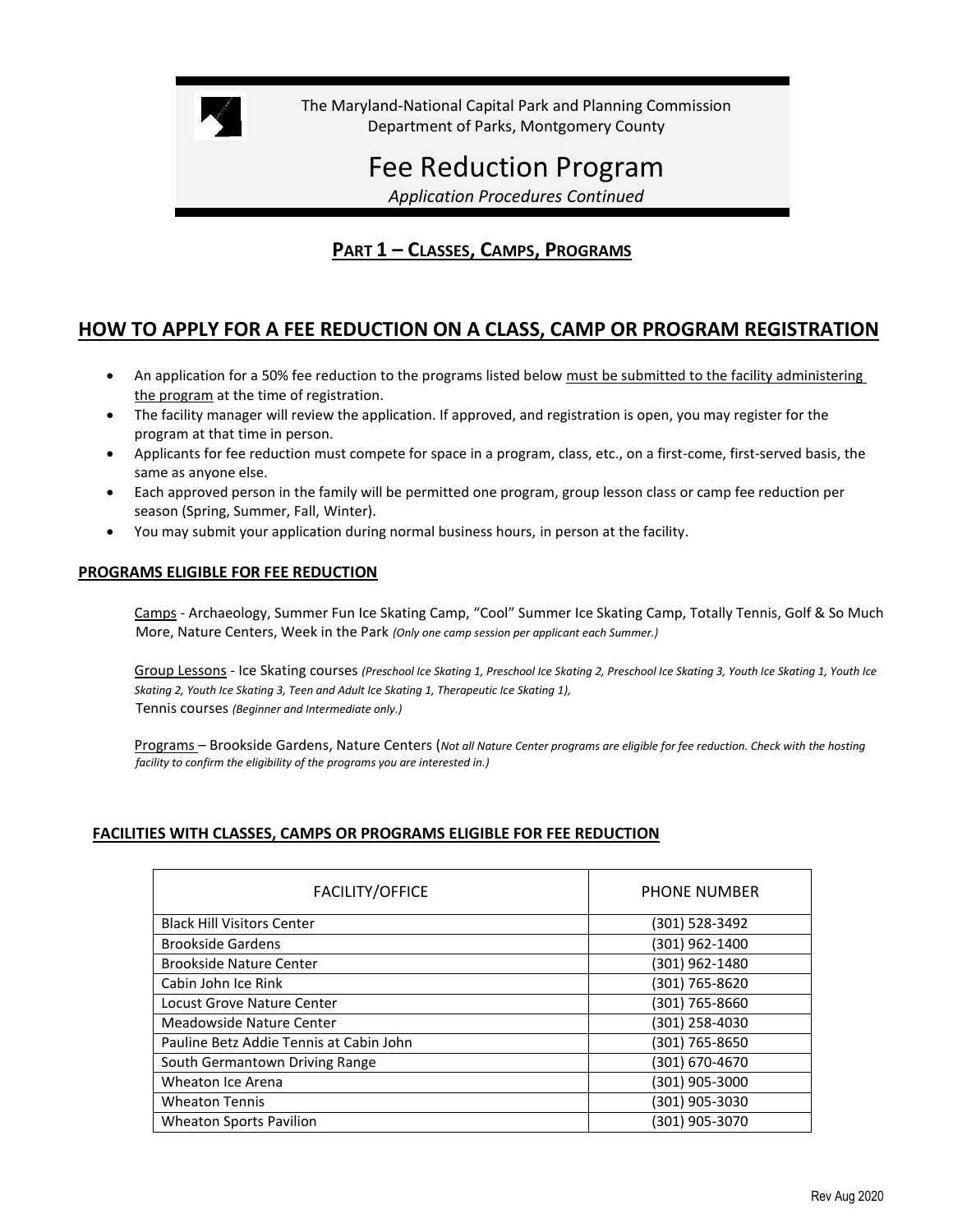

The Maryland-National Capital Park and Planning Commission Department of Parks, Montgomery County

> Fee Reduction Program *Application Procedures Cont.*

### **PART 2 - HALF OFF ADMISSION COUPONS**

#### **HOW TO RECEIVE ADMISSIONS DISCOUNT COUPON BOOKS**

1) Mail a completed application to:

M-NCPPC Seneca House, 14500-B Clopper Rd. Boyds, MD 20841 or

2) Fax the application to 301-515-2730

*Please allow up to 2 weeks for processing and delivery of coupon books once approved.*

*Coupon books of three discount tickets each will be issued on a seasonal basis to the head of household once the application is approved. Tickets are non-transferable and are good for any one of the following:*

ADMISSION COUPON – 50% off one admission fee for:

- A Train Ride at Cabin John or Wheaton Regional Park
- A Carousel Ride at Wheaton Regional Park
- An hour Boat Rental or Pontoon Boat Ride at Lake Needwood or Black Hill Regional Park
- A General Skating Session at Cabin John or Wheaton Ice Rink *(Does not include Skate Rental)*
- The Splash Park or Miniature Golf Course at South Germantown Recreational Park
- A regular bucket of balls at the South Germantown Driving Range
- A non-electric campsite at Little Bennett Campground

Discount coupon book applications are only processed at our Seneca HouseOffice.

### **Mail or Fax Applications for Discount Coupons Only to:**

M-NCPPC/Enterprise Division Seneca House 14500-B Clopper Rd. Boyds, MD 20841 301-670-3288 Fax: 301-515-2730